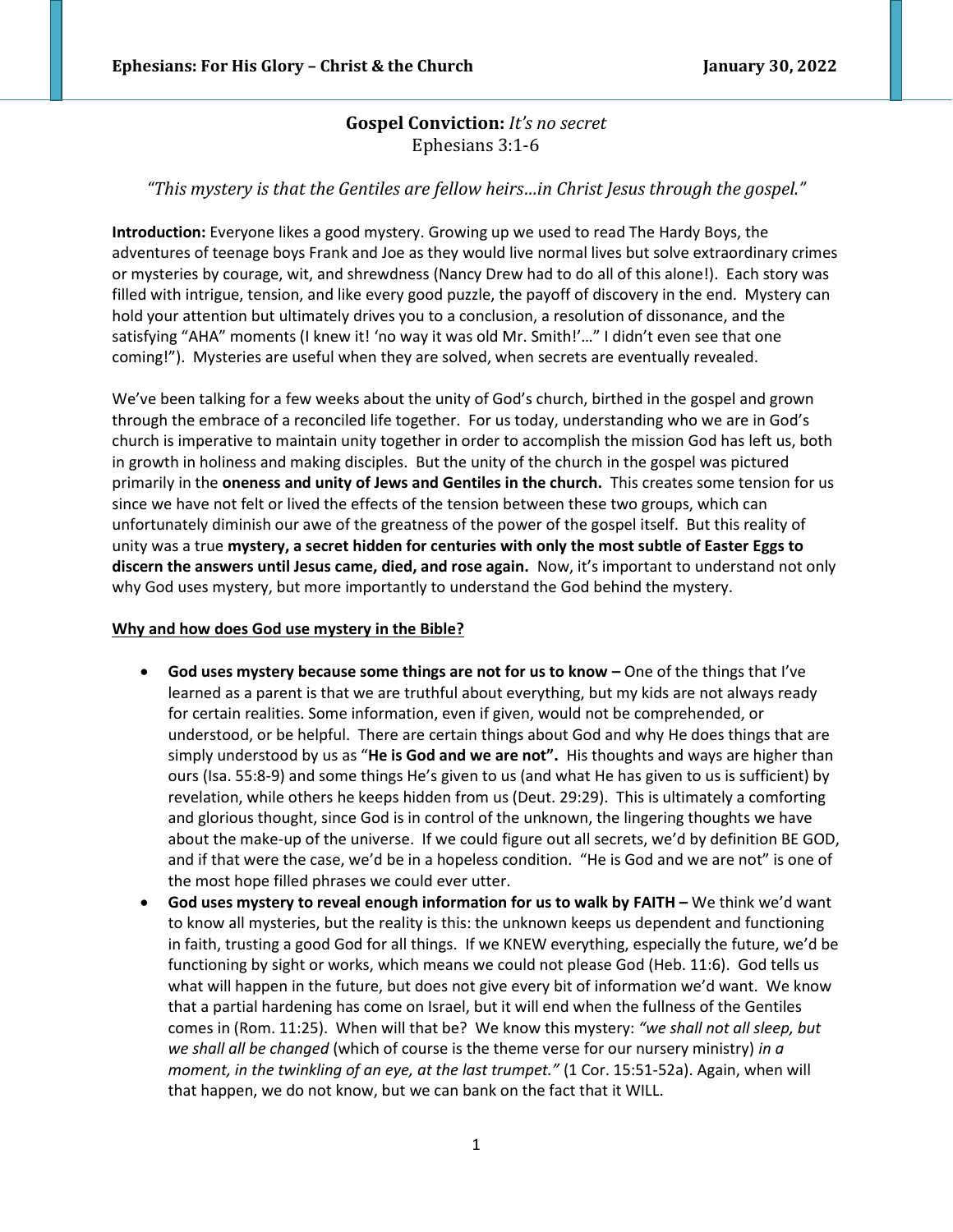- **•** God uses mystery to reveal how sinful man can be reconciled to a holy God Perhaps the greatest puzzle to decode in all of human history is just this: how does a holy God deal with the sin of the people He created for His glory? All people for all time have tried to answer that question with man at the center, with human effort and work used to try to appease God. But God is clear about this mystery: *Great indeed, we confess, is the mystery of Godliness: He was manifested in the flesh, vindicated by the Spirit, seen by angels, proclaimed among the nations, believed on in the world, taken up in glory." (*1 Tim. 3:16). What is the answer to the mystery? CHRIST! He is the mystery revealed (Col. 1:26), proclaimed (Col. 4:3), and made known to the nations (Rom. 16:25).
- **God uses mystery to reveal the glorious nature of His church –** God's mystery is for us to know when it is revealed (Eph. 1:9). God does not play games or withhold vital information for us to live and have joy. He's not an author of those terrible stories where the answer to the mystery is that it was all a dream! He makes clear what He wants us to know. What He has revealed in the church is that EVERY BELIEVER, Jew or gentile, male or female, slave or free, rich or poor, barbarian or Greek, is ONE IN CHRIST! If we skip ahead to Ephesians 3:6, we see the answer to the riddle fo the church: Gentiles are FELLOW HEIRS, members of the SAME BODY, and PARTAKERS OF THE PROMISE with Jews in Christ through the gospel. If that does not resonate with you this morning, let's see if we can walk through this text together so that we can understand and feel the immensity of this earth shattering truth.

### **The Results of Proclaiming the Mystery:** *Persecution* (1)

*For this reason, I, Paul, a prisoner for Christ Jesus on behalf of you Gentiles —-*

#### *Commitment to Repetition*

As Paul begins a new section, we should notice a few things. 1) Paul connects what he will say in the coming verses with what he had just finished in the previous. His point in chapter 2 was the fact that Gentiles (non-Jews) were dead individually and hopeless corporately as a people. Individually they were under the wrath of God because of their sin, and corporately were far off from the promise of Messiah, without hope in this world. Now, the Jewish nation was better off in the sense that they were given the promise of Messiah, a Temple, covenants, and a nation. However, all of this simply revealed their abject sin and rejection of God, which meant even though they were near, they were still in need of salvation. **In Christ, by His life, blood shed on the cross, and resurrection**, God not only reconciled both groups to Himself, but tore down the dividing wall between them, putting an end to the system of Judaism and the keeping of the ceremonial Law. The Law was a tutor to show sinfulness and the need of salvation, and Jesus fulfilled the law and offered Himself as the perfect sacrifice for sin itself.

At first glance of chapter 3 it seems like Paul is covering the same ground as he did in chapter 2, and the answer of course, is that is exactly what he is doing! In fact, he'll say the same thing in Colossians 1:24- 28 with only a variance of emphasis. **Why the repetition?!** Repetition is how we learn! Not learning a phrase by rote so we can regurgitate it, but hearing mysteries revealed so that we can know these truths well, see them clearly, love them deeply, so we can live principally. That's really the goal of preaching, teaching, and reading Scripture, is it not? We do not preach in a bunch of "how-to's" or situational responses, and we definitely do not want you dependent on us to answer every circumstance you'll face in your home or work. What we DO want is that you will know God so well, love Christ so completely, and have a clear and full understanding of God's Word that you will be mature, competent, and ready for every situation. We aspire to principle driven, Lordship living, having God's Word and Christ as the means and the goal.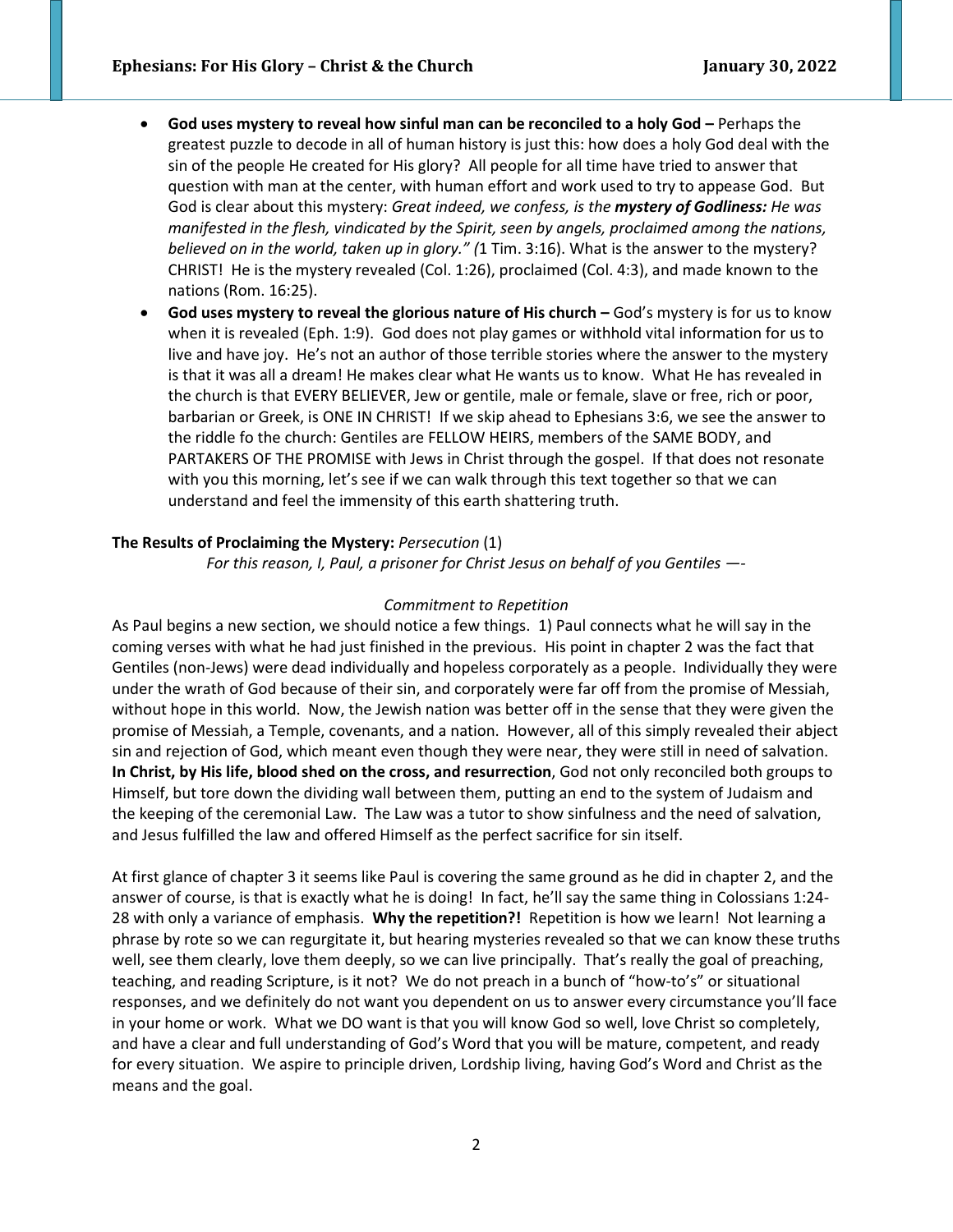Now, note how this first verse sets up. Paul is like most of us: he'll start a phrase and then immediately starts another thought before finishing the first. Anyone have someone in their life that does that. Notice that there is no verb in verse 1, but there is a longing for one. There is one supplied WAY DOWN in verse 14 where he picks the prayer up again. We will see that his prayer was centered on the church knowing and being filled with the knowledge of Christ and fullness of God. But before he prayed, he reiterated these truths once again.

## *Context of Imprisonment*

### *"I, Paul, a prisoner of Jesus Christ on behalf of you Gentiles…"*

We started this epistle with the understanding that Paul wrote from a prison in Rome. This was no ordinary imprisonment, since he was living in a house, chained to a guard, and able to receive visitors. He was awaiting a trial, and had been waiting for about 5 years at the time of writing, after spending 2 years in a prison in Caesarea (Acts 24:27), several months in transit to Rome, and another two in Rome itself. The question that the Bible answers is this: *why was he in prison in the first place? What was so egregious that a Roman citizen would be locked up for so long?* **The answer: for the VERY TRUTH he articulated in Ephesians 2 and 3.** 

After Paul's missionary journeys were completed, he desired to go to Jerusalem, though Agabus the prophet warned him against it (Acts 21:11), predicting that in going to Jerusalem Paul would be bound and delivered over to the Gentiles. But Paul was not easily persuaded, and said he was willing to be imprisoned and even die in Jerusalem for the name of the Lord Jesus (21:13). This is called foreshadowing. According to **Romans 15:22-33,** we know that Paul had taken up an offering from the churches in Macedonia and Achaia to help the poor in Jerusalem, stating rightly, "*For they were pleased to do it, and indeed they owe it to them. For if the Gentiles have come to share in the spiritual blessings, they ought also to be of service to them in material blessing."* (Rom. 15:27). So, Paul was arriving in Jerusalem with encouragement and help, which should have been reason to rejoice, but that was short lived.

As he arrived in Jerusalem and spent time with the elders and brothers, including James, he began to share all that God had done in his travels, and how God had saved so many among the Gentiles, which lead to **glorifying God** (Acts 21:18-19). But Paul's arrival also caused tension among many Jews, who heard he was telling Jews and Gentiles they no longer had to keep the Law, like circumcision and the customs of the ceremonial law. The counsel was given, because that was the reputation, Paul should participate in a purification ritual in the Temple to show his commitment to the Jews, and Paul, willing to be all things to all men (1 Cor. 9:19-20) to win the more, went through that ritual (Acts 21:26). However, it did not deliver the desired affect. The crowd was stirred up by the Jews from Asia, accusing Paul of teaching against the Law and they brought FALSE charges of him bringing a Greek into the Temple. After beating him, arresting him, and bringing him to the Gentile authorities, Paul gave his testimony and defense, which included his being raised as a committed Jew under the Law, how he was so zealous that he persecuted and killed Christians, how he approved of Stephen's death and martyrdom, and how Jesus revealed Himself to Him on the Damascus Road. But what truly set the crowd into a frenzy: *And He (God) said to me, "Go, for I will send you far away to the Gentiles."* (Acts 22:21). At this, the crowd raised their voices, shouted, threw off their cloaks, and flung dirt in the air! (Acts 22:23). This was the impetus for Paul's being beaten, trials, and imprisonment. In other words, Paul was willing to repeat the reality of Jews and Gentiles united in the gospel because he was willing to go to prison and death for it!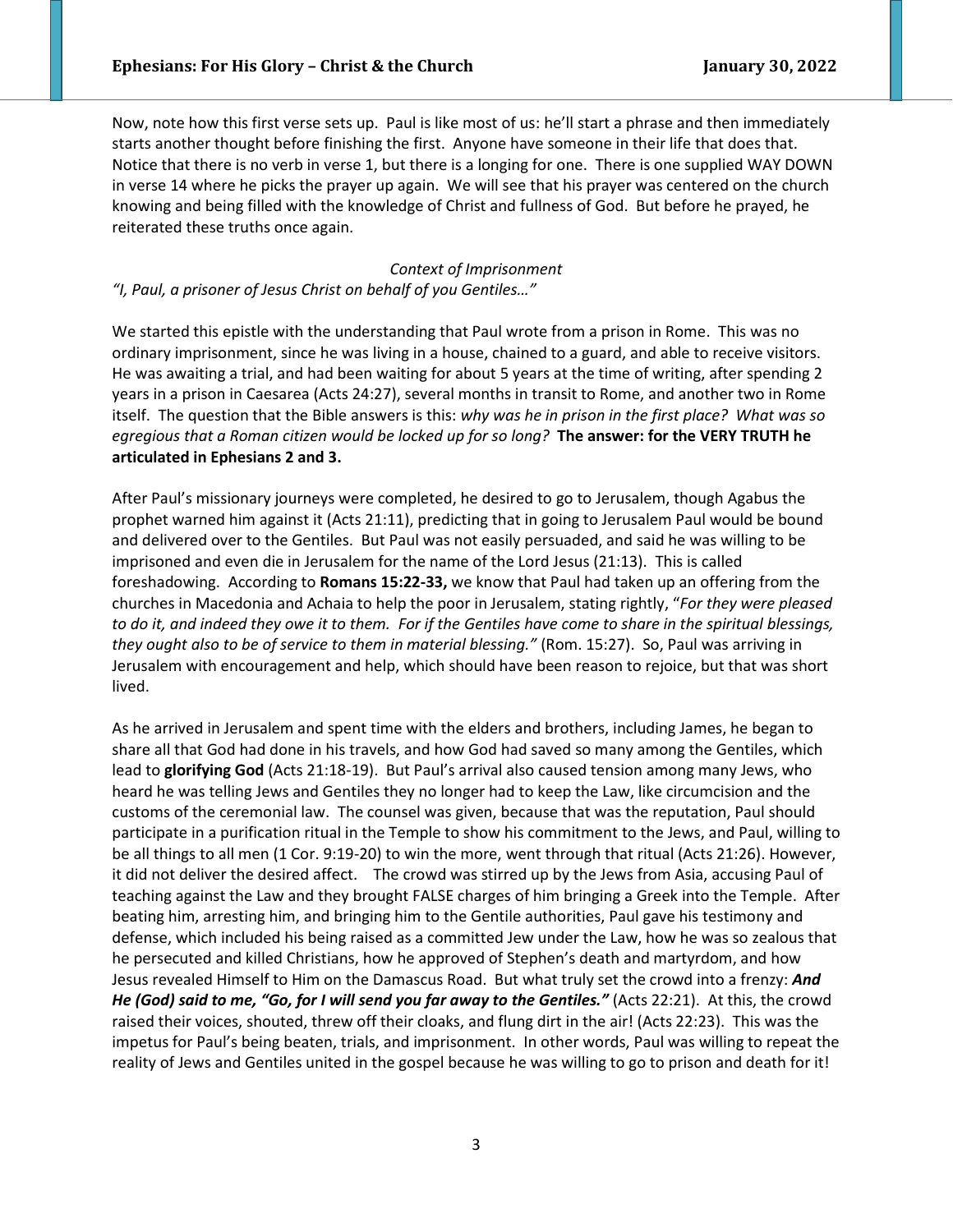In our economy, that may not seem like a worthwhile exchange. But let me ask you this: *what would you go to prison for? What realities of the gospel would you be willing to risk telling others if it meant great cost to yourself?* We talked a few weeks ago that Canada has passed a law to potentially imprison someone who would counsel someone in a lifestyle of transgenderism or homosexually to repent and turn to the Lord. *Would that stop us from doing it?* Paul knew that the gospel was both **transformational and convictional**, meaning he knew it was the answer to people's sin and greatest problem, and he BELIEVED it was worth dying for. There are certain times in life where we are confronted as to whether we truly believe this stuff or if it's simply a cultural nicety. I talked with Josh Starkey about his mother-in-law Kathy's funeral, and after reflecting on her life lived to the glory and reality of the gospel, those in attendance walked away with the reminder that the gospel is real, is true, and is worth living and dying for! There is nothing token about the gospel. It is the power of God for salvation to everyone who believes (Rom 1:16)

### **The Running of the Mystery:** *Stewardship* (2)

*Assuming that you have heard of the stewardship of God's grace that was given to me for you,* 

*Stewarding God's mystery –* Paul then begins his parenthesis or digression with reminding them of what they already knew. Paul knew he was simply a **steward, an administrator of God's grace and church.**  The Greek word is *"oikonomian"*, which means a house manager. The root word "oikos" means household. So, Paul was not the originator of the message or the mission, but he simply had oversight of God's church, God's household. We remember this indelible reality: this church is not "ours" or "mine", it is God's. We are called to be faithful stewards, to manage what has been entrusted to us. That is why we never change the message or compose our own mission apart from what God has given.

*Stewarding the church's mission –* God has used stewards throughout Biblical history. In the OT He used Israel as a conduit to glorify God and display His glory among the nations. When Christ came, He was proclaimed among the nations. Christ declared that it was going to be the church, in this age and era, that God was going to use as a conduit, a channel, to reach the nations. This does NOT replace the role and future of Israel, which God will restore in the future, but it means that for now, the church has a distinct role to carry the message of grace to the world, in Simi Valley, So Cal, The U.S., and around the globe.

#### **The Revelation of the Mystery:** *No Secrets* (3-5)

*How the mystery was made known to me by revelation, as I have written briefly. When you read this, you can perceive my insight into the mystery of Christ, which was not made known to the sons of men in other generations as it has now been revealed to his holy apostles and prophets by the Spirit.*

*Revelation levels the playing field –* **How was the mystery made known? Through REVELATION.** They mystery of the gospel is that a Gentile and Jew are on the same ground together in Christ. Gentiles could be saved in the OT, but they could only do so by becoming a Jewish proselyte. God saved INTO the Jewish nation. And truth be told, if one reads the entire OT, you could not really see any other way or plan that was coming, until we had the NT. Now we might see some of the sublet Easter Eggs, but only in veiled ways. God revealed something new that had been planned before the foundation of the world, that He would bring about salvation through a Messiah who would be both man and God, a Messiah who brought SPIRITUAL release from the captivity of sin and NOT political freedom from Roman oppression. Though Jesus WILL establish a kingdom on this earth, what was not known was this era and stage of the church. This revelation was made known NOW through the apostle and prophets, the foundation layers of the church who God used to bring what was hidden for millennia to light.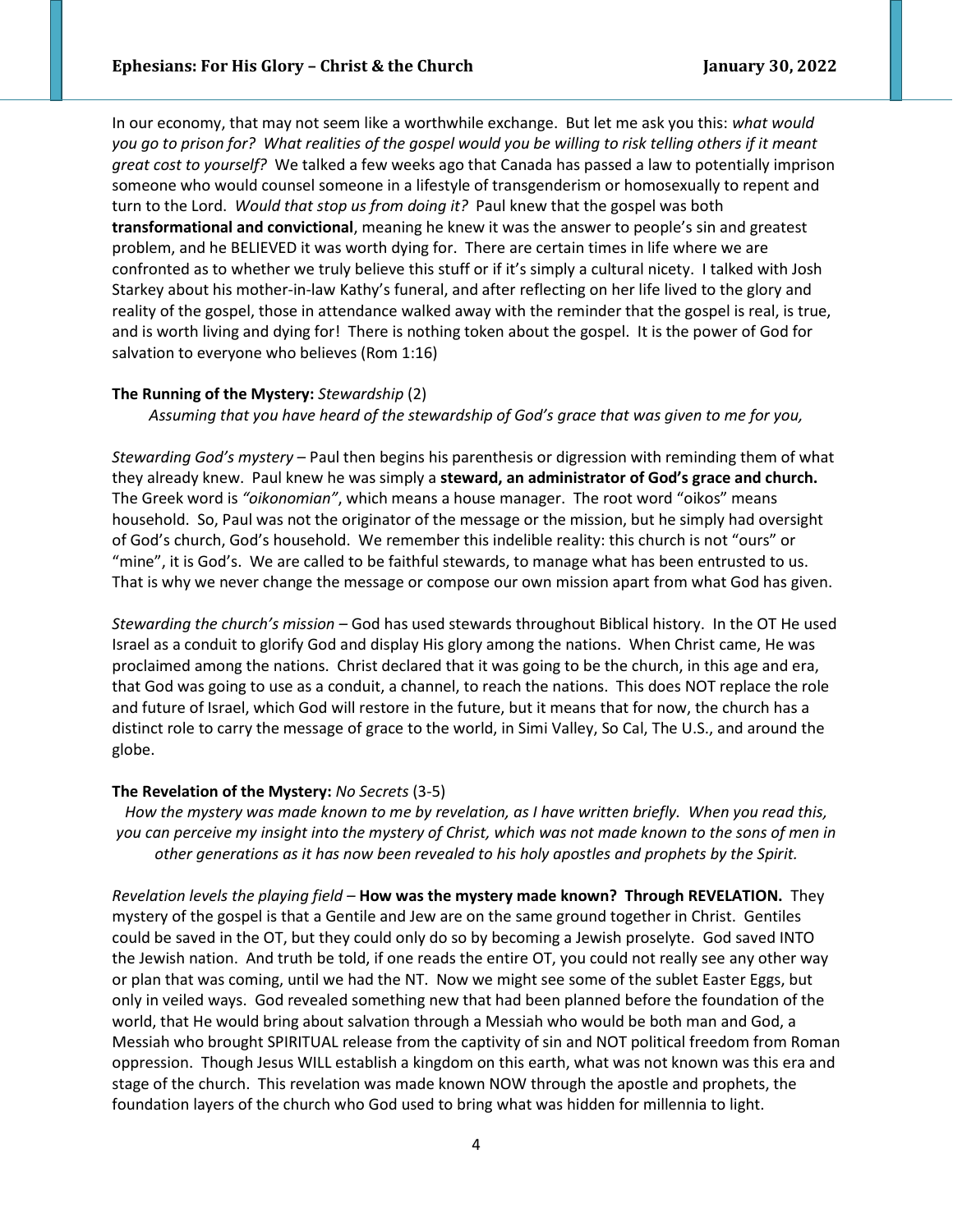*Revelation standardizes change –* Revelation is what brings ultimate change to humanity. Paul was the recipient of revelation on the road to Damascus, not because he was SEEKING God but was trying to destroy the church. Revelation came to the disciples who were fishing and were called out by Christ. Revelation is what has happened to every believer in Jesus Christ, as light shone in our heart so that we could see the glory of God in the face of Christ. It is the hope for all who are caught up in deception, who are wandering, and seeking satisfaction other places than Christ.

Cory Edwards is our friend, intern, and future church planter, and he has been blogging about his experience in preparation for a move to New Hampshire. Listen to what he wrote a few days ago:

*"With the new year bringing in yet another set of challenges, fears, a solidification of cultural norms that would seem so different to us just two years, I say this with complete honesty that I continue to find joy despite all of it. Does this mean I am a ray of sunshine 24/7, that I'm all smiles all the time, no of course not. I still can be grouchy, and I still don't like hugs. Where I find this joy is then not from myself, but from the Gospel of Jesus Christ. Prior to my salvation my view of this world was primarily based in philosophical ideas that put man at the center of making his own joy. If you were to follow these ideas to there logical conclusions the possibility of finding joy would be slim. Rather what you are left with is l'absurde (the absurd). Which is what many of the French existentialists that I use to frantically read would describe as the angst one feels when trying to find meaning or joy in a meaningless world. That's the thing about the message of the gospel. I didn't find anything on my own, I didn't logically work my way to God's mercy and love, I didn't embark on a mental journey and after many trials of angst and searching I triumphantly overcame the void and found my meaning. The gospel shows that God found me. He sought-after a broken, agitated, confused, burnt out sinner and he loved me first and saved me. Because he did these things first, I not only can love him, but love and delight in his Word, and from that there is a desire to share the Gospel of Jesus Christ. From that the truths of his Gospel encourage me, and give me meaning in light of him who saved me."*

What a testimony of God's faithfulness and revelation! Gives us hope that if God can save us (and Cory), and open our eyes, we have hope He will continue to do so with those that we love so much.

#### **The Realization of the Mystery:** *Gospel Unity* (6)

This mystery is that the Gentiles are fellow heirs, members of the same body, and partakes of the promise in Christ Jesus through the gospel.

**Fellow heirs** – Common Future

**Same Body** – Common Purpose

### **Partakes of the Promise** – Common Hope

The mystery revealed is the gospel of Jesus Christ, that has brought those far off and near, those without hope in this world, and brought them together in Christ. Now we have a common future of inheritance, a common purpose of making disciples among the nation as one body working together in harmony, and